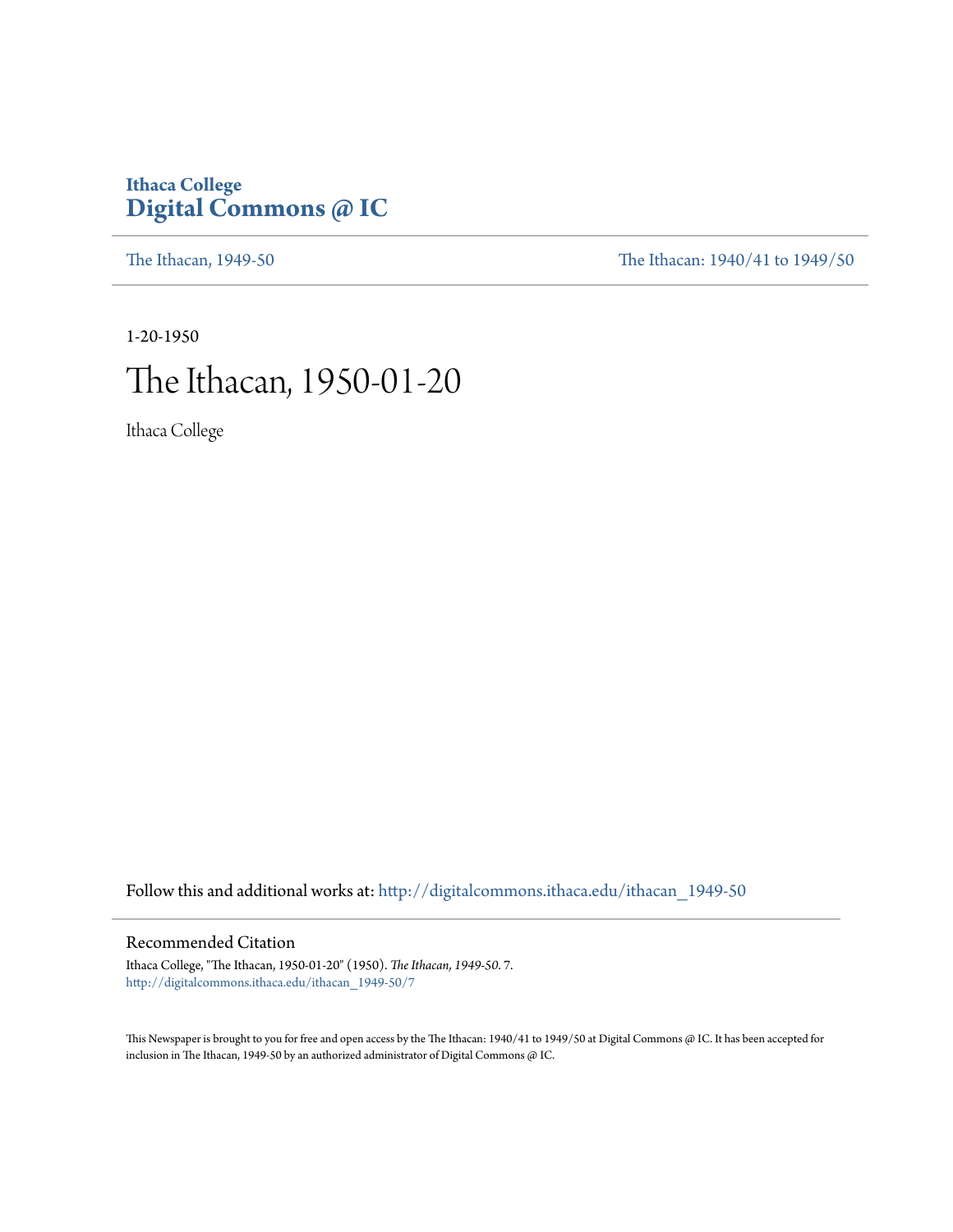**Scampers of 1950 This Week - For Sure! 1OO-beauties--100 count 'em February 8, 9, 10, 11** 



Vol. 21, No. 7 Ithaca College, Ithaca, New York, January 20, 1950

**Much Ado About Nothing 8: 15 Tonight and Saturday**  little **Theatre 60c** 

nine o'clock on Saturday nights.  $\begin{bmatrix} 1 \\ 1 \end{bmatrix}$  finite  $\begin{bmatrix} 1 \\ 1 \end{bmatrix}$   $\begin{bmatrix} 1 \\ 1 \end{bmatrix}$  This Sunday night the Ithaca Seniors will have eleven  $\sigma$  clock per-  $\vert$  and  $\rho$  and thort to promote closer as-  $\vert$  College Chorus and Orchestra will January 25. Its purpose is to give<br>the students more time to prepare<br>for finals in an effort to eliminate<br>for finals in an effort to eliminate past\_confusion. In addition, exam-<br>inations should be fairer; for simi-<br>inations should be fairer; for simi-<br>inations should be fairer; for simi-<br>inations should be fairer; for simi-<br>inations should be fairer; for simi-<br>in inations should be fairer; for simi-<br>Iar sections will take the same ex-<br>Iar sections will take the same ex-<br>Iar sections will take the same ex-<br>Integral owed ten o'clocks; the juniors may The entire program is under the

band evaluation.<br>
Dean of General College Vacation Accommodations<br>
Dean Clarke states that the plan<br>
Dean of General College All the dormitories and the din-<br>
ing-hall will be open during the apparatus work. This includes Dean of General College Vacation Accommodations<br>is on a trial basis only. The deter-<br>is on a trial basis only. The deter-<br>ing-hall will be open during the apparatus work. This includes ex- Rosemary Bradley, Marilyn Mills-

Thursday, and Friday nights of possibly basketball will be the de- ten performed by Oratorio groups.<br>Spices of Dean Clarke, was worked ment by Earl E. Clarke, Dean of vacation. Dean Taylor wishes to signated sports. Other Dean contacted the faculty in or- are in Journalism, Advanced Com- car from our last vacation and hopes warrants it. <br>The physical education depart- oratorio presentation is the second The physical education depart- oratorio presentation is the second<br>ment earnestly welcomes participa- work presented in recent years. Last garding a *finals* week. The first course is being included lished on this break. The first course is being included lished on this break. The first course is being included lished on this break. The first course is being

inidar Tenaca Coneg<br>inic will be held Wed

Page 1

## **New Hours For Girls; Dorms and Dining Hall To Remain Open Thru Recess**

During a recent meeting of the<br>W.C.C., changes were made con-

decided that proctoring may stop at **Be Inaugurated January 31 Latin Text and Quartet**<br>nine o'clock on Saturday nights. **Be Inaugurated January 31** This Sunday night the<br>Seniors will have eleven o'clock per-<br>In an effort t

of eliminating past confusions and **UNUAL IGHI 3 CUILICUIUII** | Breakfast will be served at a later iod instruction in wrestling, fencing Robert Lewis.

After receiving their wholeheart-  $\frac{at}{r}$  the request of members of the A new method of giving off-cam- tion by students of all departments. year "Judas Maccabeaus" a oraed concurrence he then proceeded *lthacan* staff, but is however, open pus permissions will be ready for The success of the co-recreation torio by Handel was produced unto make arrangements for a tenta- to all interested students. It is a detailed announcement by the be-program depends upon the espirit der the direction of Professor Bube.<br>tive testing week. A schedule of course in Journal  $\frac{1}{2}$  and  $\frac{1}{2}$  week. A schedule of course in Journalism,—a one hour ginning of the new term. This is in-<br>ive testing week. A schedule of course in Journalism,—a one hour ginning of the new term. This is in-<br>cadem in prospectus form and finally ap-<br>in prospectus form and finally ap-<br>in prospectus form and finally ap-<br>in rospectus form and finally ap-<br>in rospectus form and finally ap-<br>in rospectus form and finally ap-<br>in the newspape

# is on a trial basis only. The deter-<br>
mining factor of its permanency **Three New Subjects Added** semester vacation to accommodate ercise on side horses, high and paugh, Delores Moran; Basses:<br>
will lie in whether it fulfil will lie in whether it fulfills the task **To Next Term's Curriculum** the girls who will remain in Ithaca. parallel bars. During this same per- Robert Bunnel, Maurice Oberdick,

conflicts. If, after a fair trial, the Three new subjects will be taught time which will be posted by the and tumbling will be given. . . . **Requiem Frequently Presented** program proves unworkable, it will starting next semester, as a part of dietitian. The girls may have twelve  $\lceil$  From 8 to 9 is the play activities The Requiem is one of Mozarts' be dropped. the Ithaca College curriculum. This o'clock permissions Wednesday, period. Badminton, volleyball and best known church works and is of-The accepted plan, under the au- is in accordance with an announce- Thursday, and Friday nights of possibly basketball will be the de- ten performed by Oratorio groups. spices of Dean Clarke, was worked ment by Earl E. Clarke. Dean of vacation. Dean Taylor wishes to suggested sports. Other activities The entire text will be sung in

jects were then requested to set a wasper of the three-hour course.<br>The course in Driver Education director of the Ithaca College Radio Churchar Fake Deal Wednesday and the form the production of the Ithaca College Radio ( time and date for their courses in esponsive with changes and composition 301 was The course in Driver Education director of the Ithaca College Radio Fhursday, Feb. 8 and 9. There will<br>demic exam schedule.<br>demic exam sched

dent body will find this new pro- on Grammar, the course will be of- by Mr. Hamilton. Driver Educa- The request for a change from cal Education and the Varsity com-<br>gram the long awaited answer to fered to junior and senio gram the long awaited answer to fered to junior and senior students tion will be open to Seniors of any the former 88.1 megacycles was re- posed of sports letter-men.<br>The staff which will provide lec-<br>the problems inherent

# **Exam Week Given Trial; Academic Subiects Scheduled Dean Clarke Pioneers Policy To Eliminate**

**Requiem Mass To Be Presented** 

**In Boynton Junior High Sunday** 

## **Past Contusion**

Jar sections will take the same ex-<br>aminations at the same time. It is strategies and the lowed ten o'clocks; the juniors may The entire program is under the McHenry. believed that this arrangement will<br>allow a longer period for grading and the state of the contract of the seniors will again have eleven will be assisted by students who are **Ensemble Members**<br>allow a longer period for gr allow a longer period for grading **Earl Clarke Earl Clarke** o'clocks. The schedule of these active-<br>and evaluation. **Deep of General Cellere Vacation Accommodations** tivities. The schedule of these activ-

in prospectus form and finally ap-<br>proved by Dr. Job. This schedule ence in the newspaper field, will be Women.<br>became the basis for the time ar-<br>rangement of mid-term tests. Indi-<br>rangement of mid-term tests. Indi-<br>ment, became the basis for the time at-<br>rangement of mid-term tests. Indi-<br>vidual instructors of special sub-<br>jects were then requested to set a while,—and we hope the staff will the course. Mrs. Devricks will teach the Federal

**Published by Broadcast Music Inc.**  Above you see the title of this year's SCAMPERS review. It is also the title of a Song Booklet that is being sponsored by IDEO to help make a bigger and better SCAMP-ERS for Ithaca College. "The caliber of the music of previous SCAMPERS shows has been excellent, and it is equally true of this one. IDEO is striving to foster, publicize, and preserve for posterity the talents of Ithaca College students," stated Frad Manning, president of IDEO. The Broadcast Music Inc. publishing company of New York City has secured the rights from SCAM-PERS to publish the scores of *This Week For Sure* and will print the song booklet. The booklet will include the words and music of five of the songs composed for the 1950 lege students. It will be about the size of an ordinary song sheet, and will be a. complete list of the cast of *This Week For Sure*, plus other in-



denic exam schedule.<br>
It is the hope of the administra-<br>
tion that both the faculty and stu-<br>
in English. Placing special emphasis two-hour course and will be taught megacycles.<br>
The request for a change from of the School tion that both the faculty and stu- in English. Placing special emphasis two-hour course and will be taught megacycles.<br>dent body will find this new pro- on Grammar, the course will be of- by Mr. Hamilton. Driver Educa- T the problems inherent in past mid- who are majoring in Speech and any department who expect to graduate quested by the College in Novem-<br>term periods. (Centinued on heat 3)

NEW MEMBERS OF ADELPHI AND OFFICERS AT INITIATION BANQUET

# During a recent meeting of the **EXAMPLE CONSTRUCT SOMEON** LIFERTY ON LARGE W.C.C., changes were made concerning hours for the girls which are **Co-Recreation Program To Work by Mozart Features** to take effect January 30. It was **LO-RELIGATION PROGRAM 10**

For the first time in recent years will be es-<br>an examination period will be es-<br>day and freshmen will have ten partments of Ithaca College, a co- part in the Requiem Mass by Mo-<br>It is an examination period will be es-<br>
tablished from January 23 through the comment of the Boynton Junior High correction program will be inaugur- School Auditorium at sick of the tablished from January 23 through and the state of the state of the state of the state of the state of the movement of the movement of the state of the state of the movement of the state of the state of the state of the st

> Back row: Lewis Hildreth, Henry Miller, Francis Weiss, Thomas Kelly, Karl Brittell, Philip Sbrolla, John **S:zypula, Robert Martin, Irwin Peters, Art Booth (Pres. of Oracle).**

size of an ordinary song sheet, and | Bethke.<br>between its blue and white covers <mark>2nd Row: Marilyn Millspaugh, Barbar Pasternak, Tim Quinn (Pres.), Mrs. Marion Miller (Advisor), Dominic</mark> Carrese (Vice Pres.), Marilyn Scribner (Drama Rep), Barbara Randall, Sue Aster.

others who would like to take ad- in June. *(Continued on page 3)* tures and demonstrations will include Vernon (Lefty) Gomez former pitcher of the New York 'Yankees; Bob Shawkey, former twirler and manager of the same club; Hal Schumacher, former hurler for the New York Giants; James (Rip) Collins, former first baseman for the St. Louis Cardinals and now a minor eague manager; Ken O'Dea. er National League catcher; Bill Jurges, former shortstop for the Giants and the\_ Chicago Clubs; Frank McCormick, former first sacker for the Cincinnati Reds and the Boston Braves; Danny Murtagh, currently a second baseman for the Pittsburgh Pirates; Al Todd, former catcher for the Pirates and last year manager of the Memphis club; Benny Bengough, former catcher for the Yankees and now on the coaching staff of the Philadelphia Phillies; Frank Powell, road secretary, and Nathan (Babe) **Al**exander, publicity director, both **of**  the Phillies; and James A. (Bucky) Freeman, Ithaca College coach. Dinner speakers will include Gomez and Finn (Red) Whelan of Lockport, a former minor league player. Afternoon and evening sessions will be held during the 2-day clinic. Ben Light, Ithaca College graduate manager of athletics, is handling the arrangements.

## **IDEO Sponsors Song Books of 1950 Scampers**

( *Continued on page* 3)



SCAMPERS show by Ithaca Col-3rd Row: Robert Perry, John **Boor,** Karn Rask, Florence Nohles, Mary Alice Corson, Evelyn Nourse, Ann Persons, Beverly Thorpe, Betty Molnar, Jody Pietropaulo, Delores Hewitt, Francis Spolverino, Richard

> 1st Row: Russell Cariot, Donald Cotton, Flanders Snyder (Physio Rep.), Jim Powers (Phy. Ed. Rep), Richard Schreck.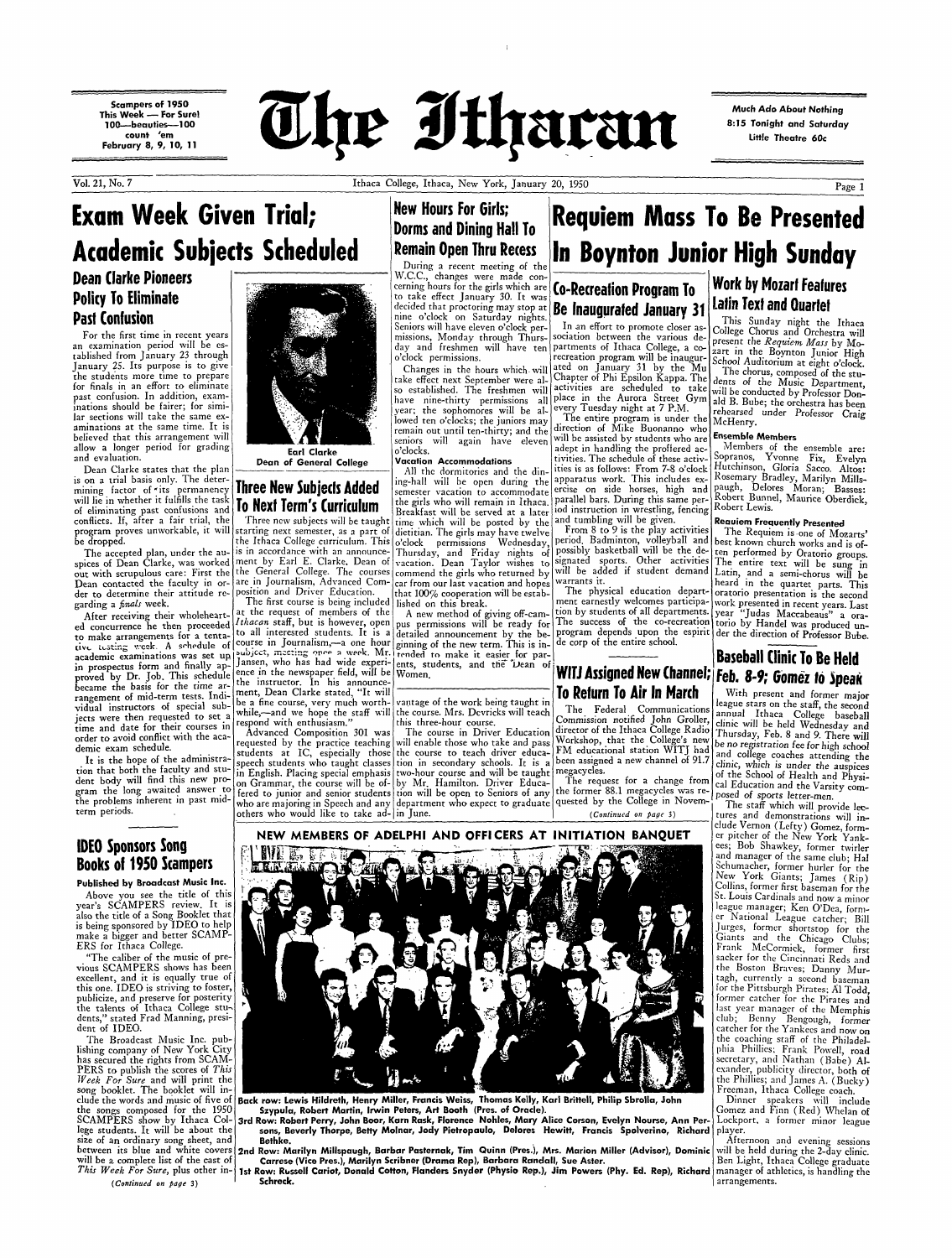Page 2

| The Ithacan                                                                                                                                                                                                                          | <b>Are These The Answers</b><br>by Bill Briggs                     | As 9. C. 9t                                                                                                                                                                                                       |  |
|--------------------------------------------------------------------------------------------------------------------------------------------------------------------------------------------------------------------------------------|--------------------------------------------------------------------|-------------------------------------------------------------------------------------------------------------------------------------------------------------------------------------------------------------------|--|
| Member<br>Founded                                                                                                                                                                                                                    | Student attendance at college<br>dances is very low. Why? What can | By Dick Kuss                                                                                                                                                                                                      |  |
| <b>Associated Collegiate Press</b><br>January 8, 1931                                                                                                                                                                                | be done to improve the situation<br>for our benefit?               | "If you want something done, go ask the busy man." So                                                                                                                                                             |  |
|                                                                                                                                                                                                                                      | Make The Gym Comfortable                                           | that statement resounds from the walls of the universe as an expla<br>of why some people are continually working toward advanceme                                                                                 |  |
|                                                                                                                                                                                                                                      |                                                                    | Arthur Boothe, President of Or- others drag slowly on in the wake of the forger. Behind that stat                                                                                                                 |  |
| Staff: Bill Briggs D'53, Shirley Swarthout D'53, Richard Raymon D'51, Bob Burne                                                                                                                                                      |                                                                    | one of us can solve it alone, but unless he is responsible for the action taken. It is easy to dream of                                                                                                           |  |
| B'52, Norman Hall B'52, Charles Tarr D'51, Ron Pedrone D'52, Betty Pletchner   I'll wager that it will be easily and creation but difficult to attain.<br>D'52, Joyce Miles D'53, Edith Gorset D'53, John Gilmour D'53, George Whit- |                                                                    |                                                                                                                                                                                                                   |  |
| comb '50, Pete Sutton M'52, Bill Coppola D'51, Roberta Moringer D'53.                                                                                                                                                                | solved after the students speak.                                   | Responsibility the dynamic word gets things done. And<br>"I know the price of admission the reason why so many organizations on the IC campus are                                                                 |  |
|                                                                                                                                                                                                                                      |                                                                    |                                                                                                                                                                                                                   |  |
| Staff: Ron Pedrone D'52                                                                                                                                                                                                              |                                                                    | been proved. I suggest, and my wife or is given the responsibility of being a leader and voice of the s                                                                                                           |  |
| Staff: John Wilson M'50, Nele Lapé D'51, Richard Saylor M'50                                                                                                                                                                         |                                                                    | mosphere be added to the Seneca an effective, vital campus leader until it is responsible. Just v                                                                                                                 |  |
| Staff: Peter Papagelis D'51                                                                                                                                                                                                          |                                                                    |                                                                                                                                                                                                                   |  |
| Photographer Manuscripture Phy Ed '51                                                                                                                                                                                                |                                                                    | with tables, candles and chairs. relationships in a whispered voice and attempting to unite a                                                                                                                     |  |
| Staff: Richard Raymon D'51, Joseph Spadaro B'50, Dick Warner B'53, Dilys Jones fortable between dances instead of                                                                                                                    |                                                                    | This organization has been so intimidated in the past by the                                                                                                                                                      |  |
| M'52, Ken Spenard Phy Ed '52                                                                                                                                                                                                         |                                                                    | leaning against the wall or sitting of responsibility and power in governing issues for the student<br>on the bleachers. I'm glad the Ith- that they now are a <i>name</i> organization. What governing does this |  |
| Staff: Blanche Andrews Physio '51, Wally Longhran Phy Ed '52, Charles Miller '51,<br>Ron Pedrone D'52, John Tucker D'52                                                                                                              |                                                                    | acan brought this into the open. It's entertain? None. Yet they are the elected class representatives. Bu                                                                                                         |  |
|                                                                                                                                                                                                                                      |                                                                    | voice is as meek as the Articles of Confederation and the elec<br>  both groups laugh at what they elect, in a warm and friendly man                                                                              |  |
| Published bi-weekly for the students and faculty of Ithaca College.                                                                                                                                                                  | <b>School Spirit Important</b><br>Earl Popp, student manager of    | they know the council's place in IC's affairs.                                                                                                                                                                    |  |
| Contributions and suggestions are invited but will not be printed unless signed. WITI, added. "Most of us agree                                                                                                                      |                                                                    | I do not mean to belittle the council, nor its members, bu                                                                                                                                                        |  |

Signatures will be withheld upon request. Views expressed by columnists within their sign d columns do not necessarily reflect that something has to be done editorial policy or opinion.

### **School Repairs Will Not Deter Relocation Plans**

IC and kins school spirit. For the benefit of those who have been wondering about the repairs and the facelifting which many parts of the school has been getting in Poor Publicity the past couple of weeks this should be of special interest. There have been comments passed since the re-decorating started questioning the been very poor. It's cold and im-<br>nossibility of downtown Ithaca remaining a permanent site for the personal. Perhaps I.D.E.O. could possibility of downtown Ithaca remaining a permanent site for the College. The sincerity and interest shown by the faculty and student take a hand in this. They're inbody toward obtaining a new location has not altered nor been in any way erased by the display of paint and brushes.

It is a fine thing that at last the conditions of our buildings are toward that end. being turned into more comfortable places in which to work. It is surprising how a new coat of paint on the same old walls can lift a students morale and make him more anxious to work.

The cost of painting and redecorating the Green Room of the Administration Building alone, cost 2,500 dollars. The hallway, also in the Administration Building, was painted and improved for 900 dollars. Most of the offices in all the departments, along with furniture for the lounges and an establishing of a listening room in the Music Building will be attacked next. Dean Taylor's office is now undergoing a change in line with this same program.

One of the biggest problems, and the one which lead to the desire for acquiring a campus, was the problem of inconvenience. Although this program of streamlining the school does not help get at the bottom of all gripes, it certainly encourages the student body to feel that progress is being made. This can be the start of a display of fireworks ending in a grand barrage of improvement.

### Journalism Class A Gift From The Gods

Among the new classes originating next semester, there will be a section in Journalism. This class is open to all students and it is hoped that many will take advantage of its values. A knowledge of this field may prove of great use to future teachers, coaches, radio and drama professionals and public relation workers.

The course will be based upon the needs of the students and shall most likely cover all phases of Journalism, from reporting to organization and make-up.

The Ithacan encourages everyone to attend, but all members of the staff should sign up if at all posssible. This course offers a solution to the organization and journalistic problems that beset the Ithacan.

In the past, it has taken years of training, doing things the hard way, for students to become acquainted with this modern art. The staff, from the editors to circulation will benefit and IC may take pride in future issues.

about the gym. I don't like going to the Hotel Ithaca or the Eagle Ballroom for college dances. Going to those places cuts you off from

"Publicity for these dances has terested in school spirit and getting us together at a dance certainly is

"Let's come down off our high horse and be a little folksy about our dances. Not square! Just friendly.

### Close Shop At One?

Roberta Carter, class of '51-Muric, spoke for the girls when she said, "Late permissions have a lot to do with it. When dances are held in the Hotel Ithaca we have to be in by 1:30 a.m. The hotel closes shop at one. But in a college building, the gym, we can stay a little later.

One important reason for this low attendance is the poor distribution of tickets. Too many tickets being handled by too few persons."

### Poor Planning

"Poor planning is one thing that is wrong," says Eric Werner, class of '52-Business, "Either there are so many things going an that you don't know where to go or there<br>isn't anything going on." When that happens you end up in a smokey bar or else try to escape the dull streets at a double-feature.

### Human Relations

**Entertainment** 

 $\mathcal{A}$ 

"Also," he said, "the boys don't date the girls as much as they could and the girls have been giving the IC boys the cold-shoulder for the Big-Time Operators from Cornell."

often • anation nt and tement works action

that is merely accepts student become vhat is student school

he lack body, s group ut their tors of ner for

it what interest can they force within themselves when their responsibility is to make requests and fill out requisitions. At present, as the result of many years, it has been nearing the requisition stage solely.

I maintain that the organization must be given responsibilities and the power to execute them that would create a student body of vitality and not senility. We live in a democratic nation. Our schools maintain they prepare us for this democracy, an ideology that is the most difficult to live; but is this achieved by the mock show of elections for a meaningless office?

There are numerous institutions that allocate responsibilities to such student organizations within our national borders. They follow plans of courts, laws and privileges established and maintained by the students and for the students. This principle of democracy must be practiced if we hope to create a more democratic America. We must come to the aid of the Student Council and other organizations if we wish to grow.

## RADIO AT RANDOM

By Frank Stanley

The Of One Blood series which were so successful last year, will be presented weekly again this year from February 5 to March 26. The first broadcast is programmed in conjunction with National Brotherhood week. The  $\hat{O}$ f  $\widetilde{O}$ ne Blood broadcasts are sponsored by the City Ministerial Assn., The Tompkins County Council of Churches and the CURW. Instructor Bruce Flaherty is director and producer of the series, assisted by Bill Mallia. This series is something to anticipate. Last year's productions received wide acclaim from many listeners throughout the state.

Recent report . . . Radio Majors who have just completed their two

week field training period are:<br>
Earl Popp, WKNP, Corning . . . Bob Bischoff, WKRT, Cortland<br>
and Fred Heckman, WENE, Endicott.

Flash . . . Dave da Hunter (ladies be good) is quite a magician and ventriloquist aside from being in radio. His dummy, Archie McDoughal, tells me that the Ithaca Kiwanis Club was pleasantly entertained by a recent performance presented to them by master Dave and Archie.

New staff members for the spring semester will soon be chosen. Election sheets have been submitted by present staff members. To be or not to be dat is de question!

While in the College Spa one evening last week, I heard the voice of Morris Levy, freshman, fervently telling a well proportioned Cornell blonde. (I couldn't help but notice) about WITJ and of the show he just did, "Evening Star." She showed great interest. New enrollment next semester?

This weeks Land of Makebelieve broadcast, 5:00 p.m., WHCU-AM and FM and the Rural Radio Network will be directed by Bob Bischoff, the story, Pied Piper of Hamelin.

This is my concluding column. Regardless of its nature, I sincerely hope all of you have found some pleasure or interest in it. Thanx. concluding reminder . . . It is better to speak wisdom foolishly like Professor Donald Bube showed saints than to speak folly wisely like the deans! a sincere interest in this week's



"WELL, WELL- THE SHINING KNIGHT IN WHITE ARMOR, THE GAY LOTHARIO FROM THE WEST, THE BEAU BRUMMEL OF PARK AVENUE -COME IN. IERKI"

### problem and very graciously added Veterans Take Note his opinions by saying, "I believe

that intermission attractions always Veterans who registered for the help add to the drawing power of full year and have decided to witha dance. I have seen this attempted draw at the end of the fall semester at Westminster Hall's Christmas or those who wish to discontinue party and it did prove successful. term, must report to Mr. Deveriks

**Smaller Hall** "Until there are larger crowds,| could a smaller hall be found to they may terminate their G.I. train- be allowed to change departments. make the party seem more inti-ling officially. Veterans who are leavmate? Perhaps the dance studio ing Ithaca College and expect to could be used. It is more cheerful than the gym.'

tain a V.A. Form 7-1905 from Mr. Those are the facts. You and your Devericks office. faculty have shown a sincere inter-

est in the issue at hand. The solu-Those who fail to withdraw will tions to our scholastic problems are be consuming training time until not attainable without this effort. they have withdrawn officially and The answers aren't all here, but we the V.A. Regional Office is notified. Veterans who enrolled for the have taken the first big step.

fall term only and have decided to remain in training must fill out reentrance forms 7-1909 for the spring term.

In order for vets to change departments for the new semester it their G.I. Bill benefits for the spring is necessary for them to sign Form 1905 before the spring semester. office before January 25th so that Once the term begins vets will not The Vets Administrations will pay for full tuition only if the vet continue their training in other col-<br>lis enrolled within fifteen days after<br>leges at some future time should ob-<br>the new term hering the new term begins.

> Journalism Class students meet in Ithacan Office to determine class hour and day. January 30 at 5 o'clock. Make every effort to attend.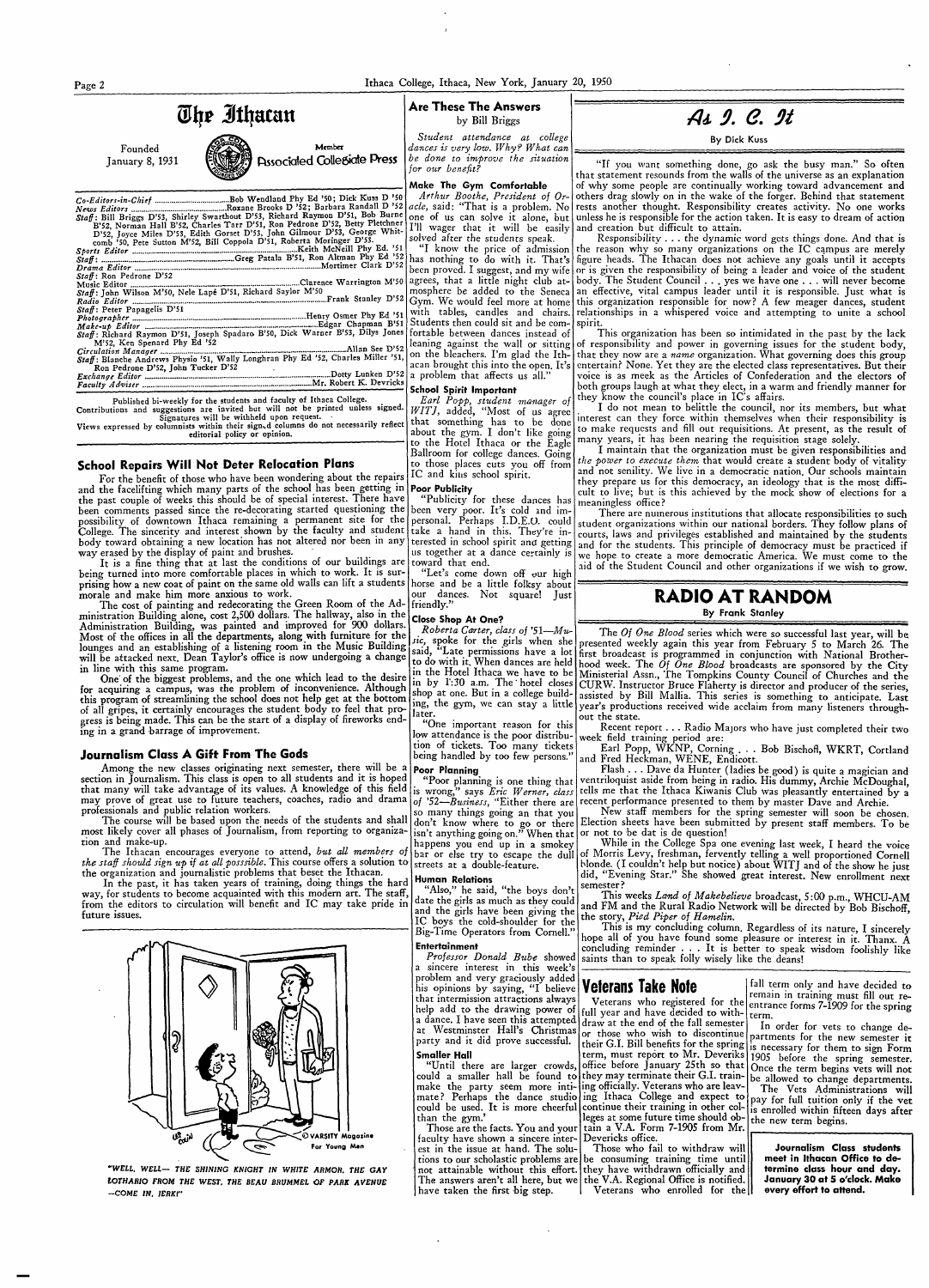$\begin{array}{c} \begin{array}{c} \begin{array}{c} \end{array} \\ \begin{array}{c} \end{array} \end{array} \end{array}$ 

It has been my objective to delve intimately into the inner work- **Campus Groups To Compete** OUR GREEN GREEN ROOM<br>Ings of each instrument of the symphony orchestra in this column, and The 1950 *Cayugan* will sponsor The It ings of each instrument of the symphony orchestra in this column, and The 1950 *Cayugan* will sponsor The Ithaca College Green Room has now become green. That is<br>I hope that these humble efforts have been in sorts educatio

to say a word about the music so loved by the commoners, that is to say The winning organization will have productions may be held and presented.<br>down-to-earth folk music, such as Be Bop. (For the edification of those its down-to-earth folk music, such as Be Bop. (For the edification of those non-music students who stray this way, Be Bop is a style of music, non-music students who stray this way, Be Bop is a style of music, Lach group may submit no more as has the property room. Also, the halls and stairwells have been resometimes called Barrelhouse, or, in a word, Jazz, Dixieland, Chicago, than four and not less than two floored and painted. With these changes, changes that are really worthsometimes called Barrelhouse, or, in a word, Jazz, Dixieland, Chicago, than four and not less than two floored and painted. With these changes changes that are really worther the.). Some of the great names in Be Bop are o Janitz, Wayne King, Samuel Kaye, Kenneth Roberts, and oh, a whole 3 by *5* and no larger than *5* by 7. pride in showing their families and friends the new seats in the theatre host of others. Clarity, facility of engraving, num- and the lovely Green green room.

Now it is interesting to note that Jazz is based basically on the ber in the group (try to include PLEADING A CASE FOR PRIDE Now it is interesting to note that Jazz is based basically on the lear in the group (try to include PLEADING A CASE FOR PRIDE<br>progression I IV V I. The main difference, as ascertained in my recent large groups in your pict survey, is that in Bop the spelling of these chords is slightly different. originality will determine the win- still a feeling of pride and obligation in each individual connected with Take, for instance, the I chord. To u to the popular music musician, a I chord in C major for example, would  $\vert$  One picture will be chosen for no pride, students and others have already scratched the backs of the be spelled C. G. B-flat, D, E. F#, A-flat, B, C#. You see immediately each fraternity or sorority's page seats in the theater and run wild in the green room where they have

earthiness of it all), is to have the piano player play the chords to one *Cayugan*. <br> **being pressed into the new boards. The answer to this nasty condition** song, say "Seeing Nellie Home," while th eTrumpet, Sax, and Mello- **Schedule for Group Pictures** is to carry your own ash tray with you and use it depositing the--burned phone play "Lover," "Jazz Me Blues," and "Lincoln Portrait" respec- $\begin{bmatrix} \text{triangle on} \\ \text{The example of } \\ \text{The example of } \\ \text{The example of } \\ \text{The example of } \\ \text{The example of } \\ \text{The example of } \\ \text{The example of } \\ \text{The example of } \\ \text{The example of } \\ \text{The example of } \\ \text{The example of } \\ \text{The example of } \\ \text{The example of } \\ \text{The example of } \\ \text{The example of } \\ \text{The example of } \\ \text{The example of } \\ \text{The$ tively, simultaneously.<br>The group pictures for the *Cayu*- money—in proper receptacles.<br>I was approached the other day by a student of Physical Education  $g_n^{\text{can}}$  will be taken in the Little the Drama Department's only b

who very nicely asked me "Why in (@c# don't you write something runder) and 31. The schedule the Bohemian has to draw the line somewhere.<br>in your<sup>\*\*\*</sup>&%" column that's intelligible to someone besides a @#c# January 30 and

## **BIG JOHN SAYS ON THE BOARDS ON THE BOARDS ON THE BOARDS ON Photography Contest**; By John Wilson **Photography Contest; Photography Contest; Example 2021 Cayugan Sponsors**

4:40 Phi Delta Pi<br>4:50 Delta Phi Zeta<br>5:00 Student Choir 5:30 S.H.O. Studer<br>5:30 PhyEd Majors I.D.E.<br>5:30 Phi E.K. I.F.C.  $6:10$  Olympia<br> $6:20$ 6:20 Unscheduled<br>6:30 Kappa Gami

interdepartmental relations, and so will say a few words to that end now.<br>
I have always a dimired men of physical prowess; in fact back in old<br>
Name always a function of physical provess; in fact be explained that the can I have always admired men of physical prowess; in fact back in old  $|^{4:00}_{+1:00}$  Hand I and I, where I was a sub, (sub-normal, see? I do hate to explain  $|^{4:10}_{4:30}$  Oracle e), many a time I would grab the puck, run a Normal, where I was a sub, (sub-normal, see? I do hate to explain  $\frac{1}{4:30}$  Oracle these), many a time I would grab the puck, run around end, down the  $|4:30 \text{ W.A.A.}$ court, make the basket, kick the goalie for two points, (or whatever 1:50 Delta Phi Zeta<br>the compensation is for kicking a goalie), with good blocking from 1:50 Delta Phi Zeta<br>the opponents. This will, I hope, dispel the u court, make the basket, kick the goalie for two points, (or whatever doesn't know from sports . . . *5* :30 S.H.O. . Student Council

In fact this whole article is a digression from what I should be doing. Why don't you come back after exams? Who knows? We may 5:30 Phi E.K. I.F.C. I.F.C. even regain sanity . . . even regam samty . . . 6:00 Varstiy Club Phi Mu A

Mr. Groller said that WITI will be back on the air about March 1 for operational tests. The IO-watt FM educational station is slated to be ready for permanent licensing by March 18.

6:30 Kappa Gamma 6 :40 Ski Club 6:50 w.c.c. Freshman and Sophomore pictures will be taken in one of the Dr. Franklin Dunham, chief of gyms during February. The exact is radio division of the U.S. Office date will be posted.

Monday afternoon at a class in sta- **Senior Activity Blanks Deadline**  tion administration at the Ithaca<br>College Radio Workshop. ity blanks to be filled out and re-Dr. Dunham, who has visited 31 turned to Leni Elis, Literary Editor,<br>puntries while making a study of is February 10. Blanks may be left countries while making a study of  $\begin{bmatrix} \text{is } & \text{february } & 10. & \text{Bians may be let} \\ \text{radio } & \text{facilities.} & \text{described } & \text{those } & \text{in} \end{bmatrix}$  in the E box in the Ad or Radio radio facilities, described those in <sup>in the E</sup><br>the United States as the best of any <sup>buildings</sup>. the United States as the best of any

### leges and universities are showing ment of 10-watt FM educational **Workshop Airs New Series Based on Folk Tales of State**

**Rehearsal; Play Directed By Mrs. Macleod**  Under the direction of Mrs. Bea-

trice MacLeod, rehearsals will begin Monday for Andre Obey's "Noah".

The featured players are: Jan Peters as Noah; Jane Mitchell as Mama; Lew Gallo, Ronald Pedrone and Michael Wolfer as their sons: Justine Tubiolo, Marilyn Scribne;, and Arlene Barnett as the girls; with Iicholas DeMarco as the

### **WITJ CHANNEL**

( *Continued from page* 1) her after it was discovered that op-

### **·NEW STAFF FOR SPRING SEMESTER**

of identifynig the owner's class it also indicates the owners pride in

The new staff that will manage the Ithaca College Radio Statior has been appointed by Mr. Tenn Groller. This staff will be *II* the helm when the station W1iJ resumes air time this spring. Students are nominated by the staff members of the previous semester and then approved by Mr. Grolier and Mr. Flaherty.

In the key post of Station Manager is Fred Heckman; the produc-<br>tion manager is Peter Gumeney tion manager is Peter Gumeney with Richard Tobias, Lennie Elis

erations over this channel interfered with local reception of a Rochester television station. **To Radio Students**  the radio division of the U. S. Office of Education was a guest speaker

**Dr. Dunham Speaks** 

nation. He said that American Col-

increased interest in the establish-

stations, similar to the one Ithaca College has. The Federal Communi-

making it possible for these educational stations to use third class engineers instead of first or second

tion.

**MR. SARGENT ASSIGNED** 

cations Commissoin is considering class, at higher salaries in order to cut down on the expenses of opera-*Folk Tales of Our State*, a new series of three broadcasts, is being presented by the Ithaca College Radio Workshop in co-operation with the Ithaca Public School System. This is the third educational radio series presented jointly by these two groups.

Last spring four programs on conservation were broadcast, while this past fall six programs dramatizing stories for children, *Land of Make* 

I hope that these humble efforts have been in sorts educational. We a photography contest for informal not all that has happened. Not only have those dirty yellow walls been have, herein, run the gauntlet from Piccolo to have, herein, run the gauntlet from Piccolo to Percussion, hit is end to all fraternities and soror- changed to a pleasant blue green but also that creaky, oily floor has be-<br>In the sort of the control of the south of the my opinion, the essential high spots to make for a deeper understand. It the on the IC campus. A deadline come an answer to a dancer's prayer. Where once was built a miserable ing of the instruments themselves, and their c ing of the instruments themselves, and their contributions to the whole for all pictures to be in to the excuse for a rehearsal stage, which was minus a proscenium arch, cur-<br>of good music. ood music.<br>I should not like to neglect, for all our "Classical Intelligence," ger, has been set for February 12. Theatre and nearly as fully equipped: whereon full scale rehearshe and ger, has been set for February 12. Theatre and nearly as fully equipped; whereon full scale rehearsals and<br>The winning organization will have productions may be held and presented.

ng shot.<br>One picture will be chosen for no pride, students and others have already scratched the backs of the be spelled C. G. B-flat, D, E. F#, A-flat, B, C#. You see immediately each traternity or sorority's page seats in the theater and run wild in the green room where they have<br>the raised root, which gives us the *modern* effe n fingered pianists lately?<br>Another device used in this idiom, (we classicists sometimes call picture on the page. All pictures its run, one can expect to find autographs on the dressing room walls Another device used in this idiom, (we classicists sometimes call picture on the page. All pictures its run, one can expect to find autographs on the dressing room walls.<br>these simple country Bop songs *square dance tunes* will become the property of the Smoking rules have been ignroed in all the rooms so cigarette ashes are<br>Cayugan.

h d weiy, simultancedary.<br>I was approached the other day by a student of Physical Education *gan* will be taken in the Little the Drama Department's only building. I can only say that you asked for who very nicely asked me Theatre on Monday, and Tuesday, it, it is yours, do with it what you will. Remember, however, that even<br>January 30 and 31. The schedule the Bohemian has to draw the line somewhere.

| with Richard Tobias, Lennie Elis                               |                                                                                                                         | $\frac{1}{2}$ stortes for children, <i>Land of Make</i> $\frac{1}{2}$ Sens—Crumbuns          | 14                                                        |                                                                           |
|----------------------------------------------------------------|-------------------------------------------------------------------------------------------------------------------------|----------------------------------------------------------------------------------------------|-----------------------------------------------------------|---------------------------------------------------------------------------|
| and Randy Gretis as his assistants.   PUBLIC RELATION DUTY     |                                                                                                                         | Believe, were aired. Folk Tales of Lewis-Hot Dogs                                            | 34<br>14                                                  | the school he attends. The official                                       |
| Robert Bischoff and David Riden-                               | On January 30, Mr. Sargent will                                                                                         | <i>Our State</i> is heard at 1:45 p.m. on                                                    | Donald-Padres<br>14                                       | 1950 blazer is of an attractive blue                                      |
| our have been appointed Program                                |                                                                                                                         | January 24 over WHCU-FM and                                                                  | 32<br>13 <sup>7</sup><br>Pafunda-Excelsors 3<br><b>13</b> | flannel with "Ithaca College 1950"                                        |
| Directors while Harold Jones serves                            |                                                                                                                         | be relieved of his teaching schedule the eighteen stations of the Empire Gaffney-Whiz Kids 4 |                                                           | in white and a large "I" emblaz-                                          |
| as their assistant.                                            |                                                                                                                         | in order to devote his time to field State FM School of the Air Net                          | play their winning ways by defeat- pocket.                | The Funsters continued to dis- oned in gold on the upper left             |
| Other offices held are: Chief An-                              | work for the College.                                                                                                   | work The World's Largest Edu-                                                                |                                                           |                                                                           |
| nouncer, Andrew McChesney;                                     |                                                                                                                         | His primary responsibility will be cational Network. The entire series                       | ing the Clowns 27-22. The Funsters                        | The blazer Committee of the                                               |
|                                                                | Sports Editor, Jack Hurst; Director to act as a public relations coun- is directed and produced by John                 |                                                                                              |                                                           | had little difficulty in winning their Class of '50 headed by Angelo Cap- |
|                                                                | of Children's programs, Richard selor. He will contact students who Groller. Scripts by Bill Grammar,                   |                                                                                              |                                                           | third straight game. Ryan was high ozzi hopes that succeeding classes     |
| Wanamaker; Director of Women's are interested in attending IC. |                                                                                                                         | IC radio student.                                                                            |                                                           | man for the Funsters with 7 points. will continue with the blazer inno-   |
|                                                                | Programs, Priscilla Palmer; Con-   Mr. Sargent urges that all stu-   On January 3, Dr. Harold                           |                                                                                              | Rappaport of the Clowns was the vation.                   |                                                                           |
|                                                                | tinuity Editor, William Mallia with dents, during the mid-term exam Thompson, Cornell University pro-                   |                                                                                              | highest scorer with 12 points. This                       |                                                                           |
|                                                                | Ward Wright as his assistant; Pro-   period, make a note of any students   fessor and author of the book, Body,         |                                                                                              | was the Clowns first defeat.                              |                                                                           |
|                                                                | motion Editors, Robert Rice and whom they know might be interest- Boots and Britches, was guest                         |                                                                                              | LEAGUE STANDINGS<br>$T$ cam                               | Dr. Galvin of Ithaca gave a talk                                          |
|                                                                | Earl Popp; Sound Effects Director, ed in attending Ithaca College. If speaker. On January 17, Dr. Erl                   |                                                                                              | Funsters                                                  | to the physio students in Decem-                                          |
|                                                                | David Hunter with Fred Smith as- you know of any prospective stu-   Bates, Cornell professor and author                 |                                                                                              | Roustabouts                                               | ber on Osteo and Arthritis. The                                           |
|                                                                | sisting; Music Librarians Peter dents please drop a note in Mr. of the book, Tell Me an Indian                          |                                                                                              | Longhorns                                                 | fraternity is planning similar lec-                                       |
|                                                                | Papagelis and Ray Burnhimer with Sargent's box in the Administra- Story, was guest speaker. Miss                        |                                                                                              | Redineu                                                   | tures every month for the benefit of                                      |
|                                                                |                                                                                                                         |                                                                                              | Clowns                                                    | the physio students.                                                      |
|                                                                | Joyce Spero assisting; Traffic Man- tion building or place it under the Loretta Klee, director of Social Dekes          |                                                                                              |                                                           |                                                                           |
|                                                                | ager, Frank Stanley with Lucile Le- door of his office (Sprague 2). Mr. studies of the Ithaca Public Schools Speedsters |                                                                                              |                                                           | Waufle, Longhours 3<br>19                                                 |
|                                                                | vine assisting; Chief Studio Techni- Sargent will then be able to arrange and chairman of the broadcast com-   Ringers  |                                                                                              | LEADING SCORERS                                           | 34<br>Haflin, Funsters 3<br>14                                            |
|                                                                | cian, Charles Angell with Donald his itinerary to include such stu- mittee will be the guest speaker on                 |                                                                                              | $T$ cam<br>Name<br>G<br>Ga.                               | 31<br>13<br><i>Pts.</i>   Gilman, Roustbouts 2                            |
| Dickens serving as his assistant.                              | I dents.                                                                                                                | Hanuary 24.                                                                                  | Crocker, Longhorns 3                                      | 13<br>30<br>42   Whisher, Longhorns 3                                     |

### **SCAMPERS**

*(Continued from page* 1) teresting features.

This booklet will be sold at a reasonable price by IDEO members and by various stores in Ithaca. Already plans have gone ahead to publicize the booklet at IC, the city, and Cornell University.

## **PHY ED BB LEAGUES**

The Lakers after losing three games, defeated the trapless Knicks 38-24 who have now lost *5* in a row. Dick Bell led the Lakers in scoring with 11 points. Art Goodermote scored 10 points for the losers.

*(Continued from page* 4) 10 points with Bill Straub hitting for 9 points and Charlie Walsh for 8 points. **All** three men mentioned above and along with Andy Mc-Cuffin played both brilliantly defensive and offensive ball. Carl Gaffney led the losers, with 11 points. It was the third straight win for the Excelsors and first loss for the Whiz Kids. Hunter.

 $\overline{A}$  AC STANDINGS  $W$ *T,·am*  Stags Excelsors Padres Whiz Kids Delta Kappa Crumbuns Black nights Mustangs Hot Dogs Knicks Grads Lake rs 4 3 3 3 2 2 1 1 1 0 0 LEADING SCORERS 3 *Name Team Ga. G F Pts.*<br>
Sulesa—Stags 4 19 3 41 Kulesa-Stags 4 19 3 41<br>
Toomey-Padres 4 19 2 40<br>
Sens-Crumbuns 3 14 6 34

Toomey-Padres 4 19

**Cast for Noah In** 

Animals in the cast include a bear, a cow, an elephant, a lamb, a monkey, a tiger, and a wolf with the following respectively playing the parts: William Coppola, Ann Goldman, B~d Kobuskie, Joan Jackson, Mortimer Clark, Al Murphy, Dorothy Lunken, and **Alex**  Kemeny.

"Noah' will be presented in the Ithaca College Little Theatre from February 25th to 28th. Doctor Conrad Rawski is preparing special musical effects and Naomi Zinman is assistant stage manager.

## **Class of '50 Sports Blazers Tradition Begun At IC**

For the first time in the discernible history of IC an official class blazer has made its appearance. In addition to serving as a means